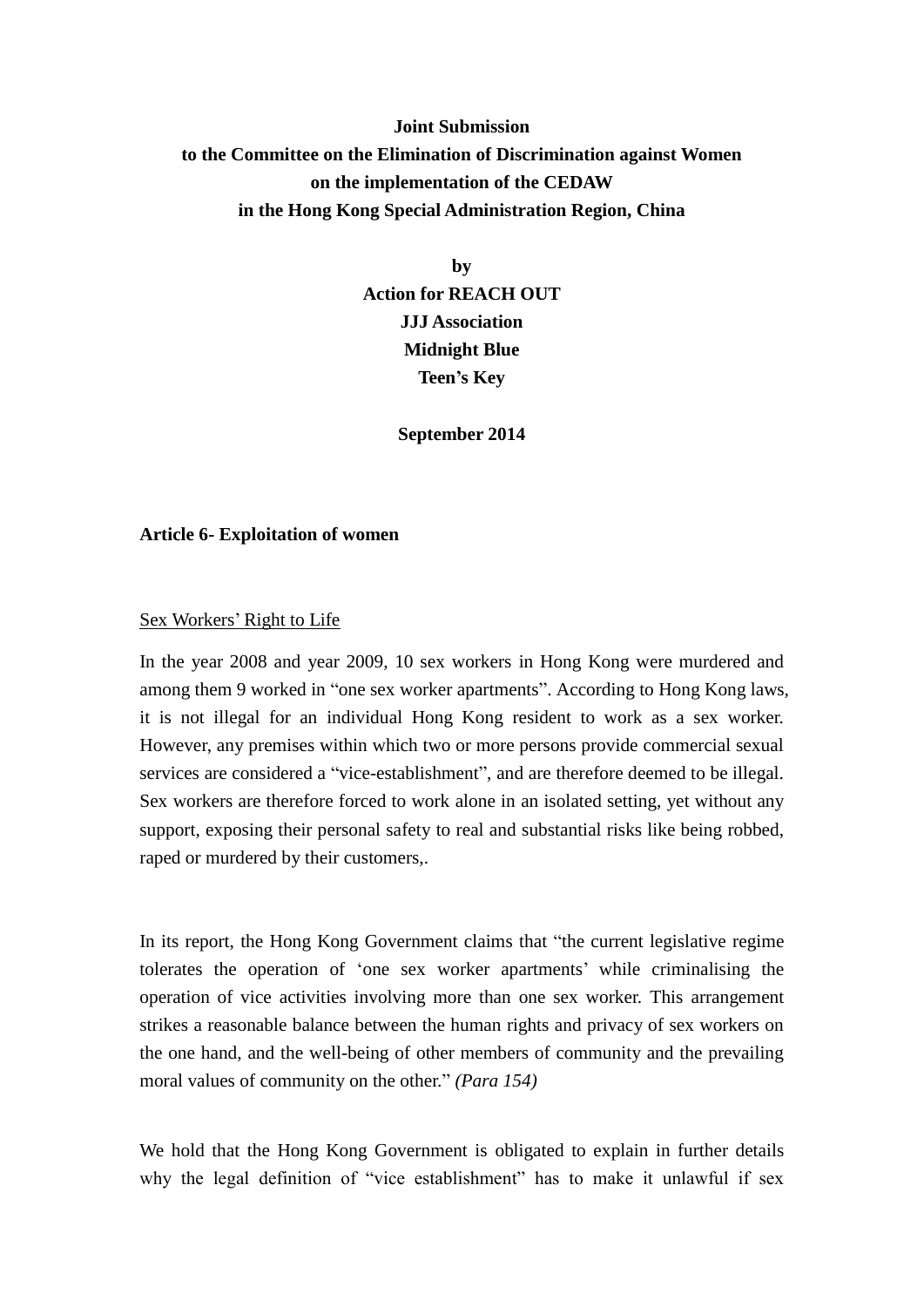workers co-work in one single premises, in particular the rationale behind such a law, and examine the impacts such a definition cause to the right to life and personal security of sex workers in Hong Kong.

**We ask the Committee to urge the Hong Kong Government to examine the situation of sex workers and review the legal definition of "vice establishment". The Hong Kong Government may consider taking the judgments of Supreme Court of Canada<sup>1</sup> into reference. It should introduce relevant legislative reform and allow at least two sex workers to co-work in one single premises for mutual protection.**

## Sex Workers' Right to Health

<u>.</u>

Action for REACH OUT, Teen's Key, JJJ Association and Midnight Blue launched a survey on barriers to condom use among sex workers in Hong Kong in November 2013. **2** 157 sex workers were interviewed and it was found that 70.06% of them think that sex workers can be arrested due to possession of condoms. 29.94% of all interviewed sex workers choose to possess less or no condoms to decrease the chance of being arrested, while 3.82% of the interviewed sex workers choose to use less or no condoms so as to decrease the chance of being arrested.

The survey findings are alarming and they indicate that the Government's using possession of condoms as evidence of sex work jeopardises HIV and STI prevention

 $1$  In Canada, three current or former sex workers brought an application seeking declarations that three provisions of the Canadian Criminal Code which make it an offence to keep or be in a bawdy house, prohibit living on the avails of prostitution; and prohibit communicating in public for the purposes of prostitution, infringe their rights. They argued that these restrictions on sex work put the safety and lives of sex workers at risk, by preventing them from implementing certain safety.

The Supreme Court of Canada declared in Dec 2013 that these laws which prohibit street soliciting, brothels and people living off the earnings of prostitution create severe dangers for vulnerable women and therefore violate Canadians' basic values. The declaration of invalidity suspended for one year, during which time the federal government can consider whether to design new laws that comply with the Charter of Rights of Freedoms.

Sources: http://scc-csc.lexum.com/scc-csc/scc-csc/en/item/13389/index.do

<sup>2</sup> <http://www.afro.org.hk/enews/201401/afro201401e.htm>

[http://www.afro.org.hk/pdf/survey/201403\\_survey\\_result\\_final.pdf](http://www.afro.org.hk/pdf/survey/201403_survey_result_final.pdf) (Survey report in Chinese)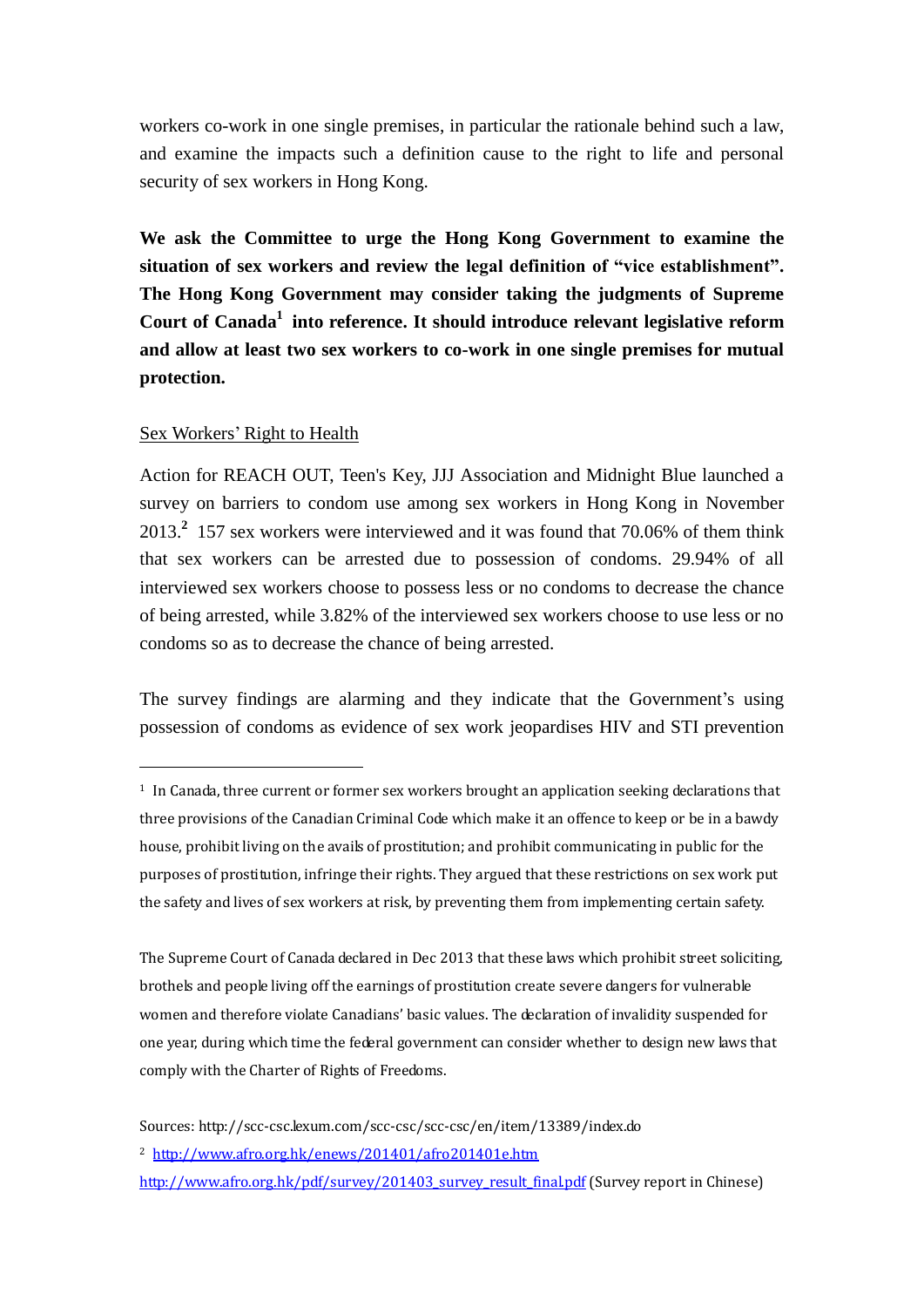efforts in Hong Kong and sex workers' health is therefore put at risk.

We call on the Hong Kong Government to pay close attention to the survey findings and study the measures introduced to San Francisco and New York State in June 2013 which ended the use of possession of condoms as evidence of sex work<sup>3</sup>. We ask the **Committee to urge the Hong Kong Government to stop putting sex workers' health at risk and immediately cease using possession of condoms as evidence of sex work and related offences.** 

# Sex Workers' Right to Equal Protection and Treatment

Police officers, during undercover operations, are allowed to solicit sex workers to perform certain sexual services (which is, in the end, unpaid) to "gather evidence" for prosecution. Some sex workers reported physical/verbal assault by the police and immigration officers. Also their fundamental legal rights are often abused, such as: the right to remain silent; the right to make telephone calls; the right to legal advice and representation; the right to an interpreter (with correct dialect); and the right to have the correct criminal procedures implemented.

**We ask the Committee to urge the Hong Kong Government to ensure that the rights of sex workers are effectively protected under law without discrimination, including more transparency with the procedures used for victim recognition, prosecutions and convictions. This would further require more intensive and widely rolled out training of victim identification across the government and law enforcement agencies.** 

## Transgender Sex Workers' Right to Gender Identity

<u>.</u>

Upon arrest, transgender women sex workers are conducted search and/or body search by male police officers as long as their "sex " as shown on identify cards or passports is male, regardless of their physical conditions and self gender identification. Some transgender women sex workers are sent to male detention facilities where they are

<sup>3</sup> "San Francisco No Longer Criminalizes Condoms", Human Rights Watch, 28 June 2013. <http://www.hrw.org/news/2013/06/28/san-francisco-no-longer-criminalizes-condoms> "New York: Assembly Passes Condom Law", Human Rights Watch, 25 June 2013. <http://www.hrw.org/news/2013/06/25/new-york-assembly-passes-condom-law>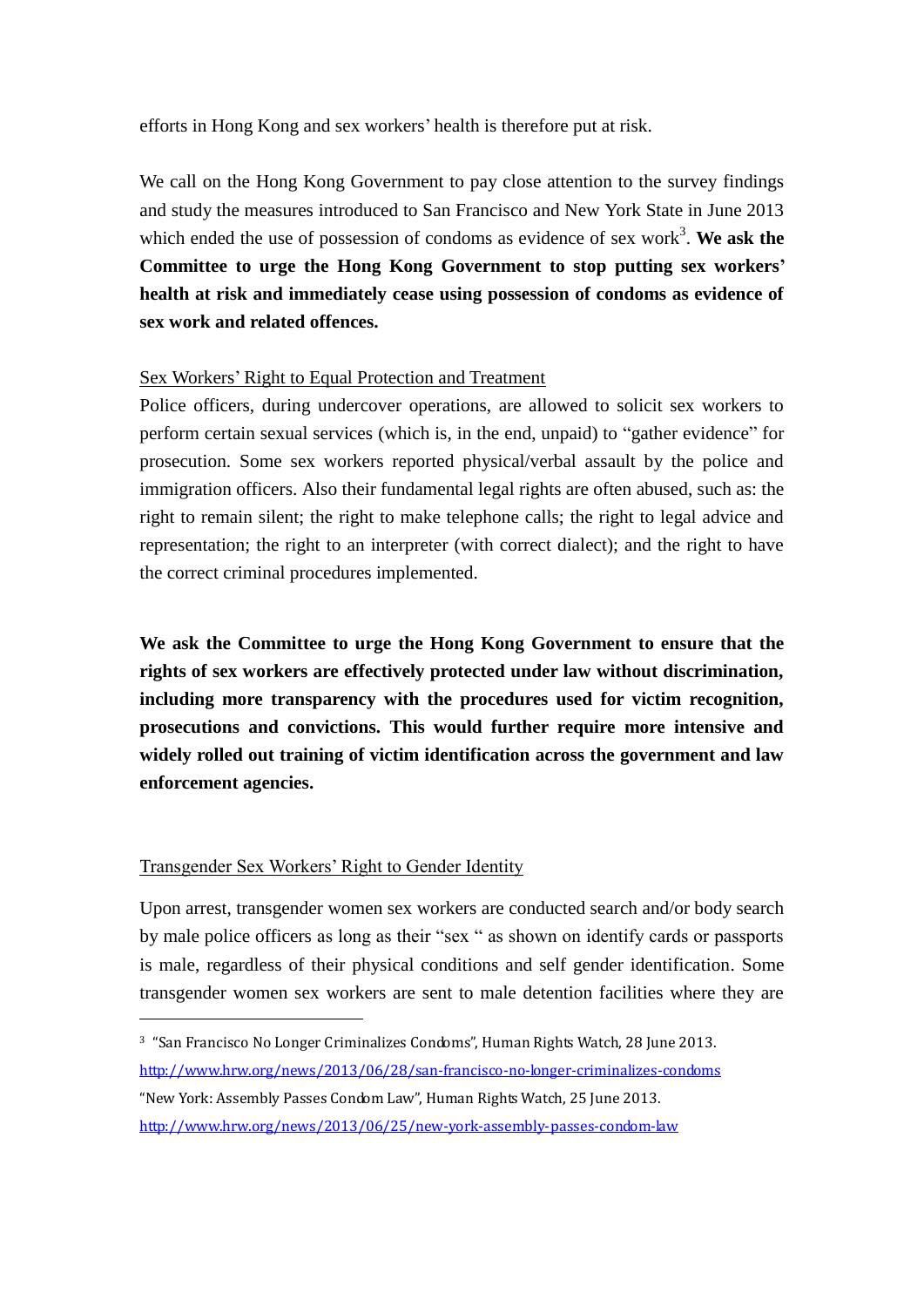forced to cut their hair which usually symbolizes their gender identity.

**We ask the Committee to urge the Hong Kong Government to review the current policies and practices, and take immediate measures to protect the human rights of transgender persons, including sex workers, in Hong Kong.**

# About the Organisations

Action for REACH OUT (Rights of Entertainers in Asia to Combat Human Oppression and Unjust Treatment) was established as a non-governmental organisation in 1993. We offer services and support to women working in the sex industry in Hong Kong, including those who are from Hong Kong, Mainland China, Thailand, and the Philippines etc.

AFRO believes that for the advancement of society, every individual's personal freedom, dignity and basic human rights should be protected and promoted. Society should embrace diversity and facilitate the efforts of all sectors to bring about necessary social change to enable all persons to enjoy their human rights.

Embracing these beliefs, AFRO works for the social inclusion of female sex workers, as one of the most marginalised and discriminated groups in Hong Kong, so that they can enjoy equal treatment and access to all legal and health rights. We hold that decriminalisation and recognition of women in prostitution as workers in the sex industry is an essential condition for their ability to stand up and speak out on their own behalf as well as to participate in social and political affairs.

AFRO is a member of the Hong Kong Women's Coalition on Equal Opportunities and the Hong Kong Coalition of AIDS Service Organizations.

JJJ Association is a mutual support group formed by "one-woman-brothel" sex workers with the help and subsidiary of Zi Teng from 2007 to 2010, and became an